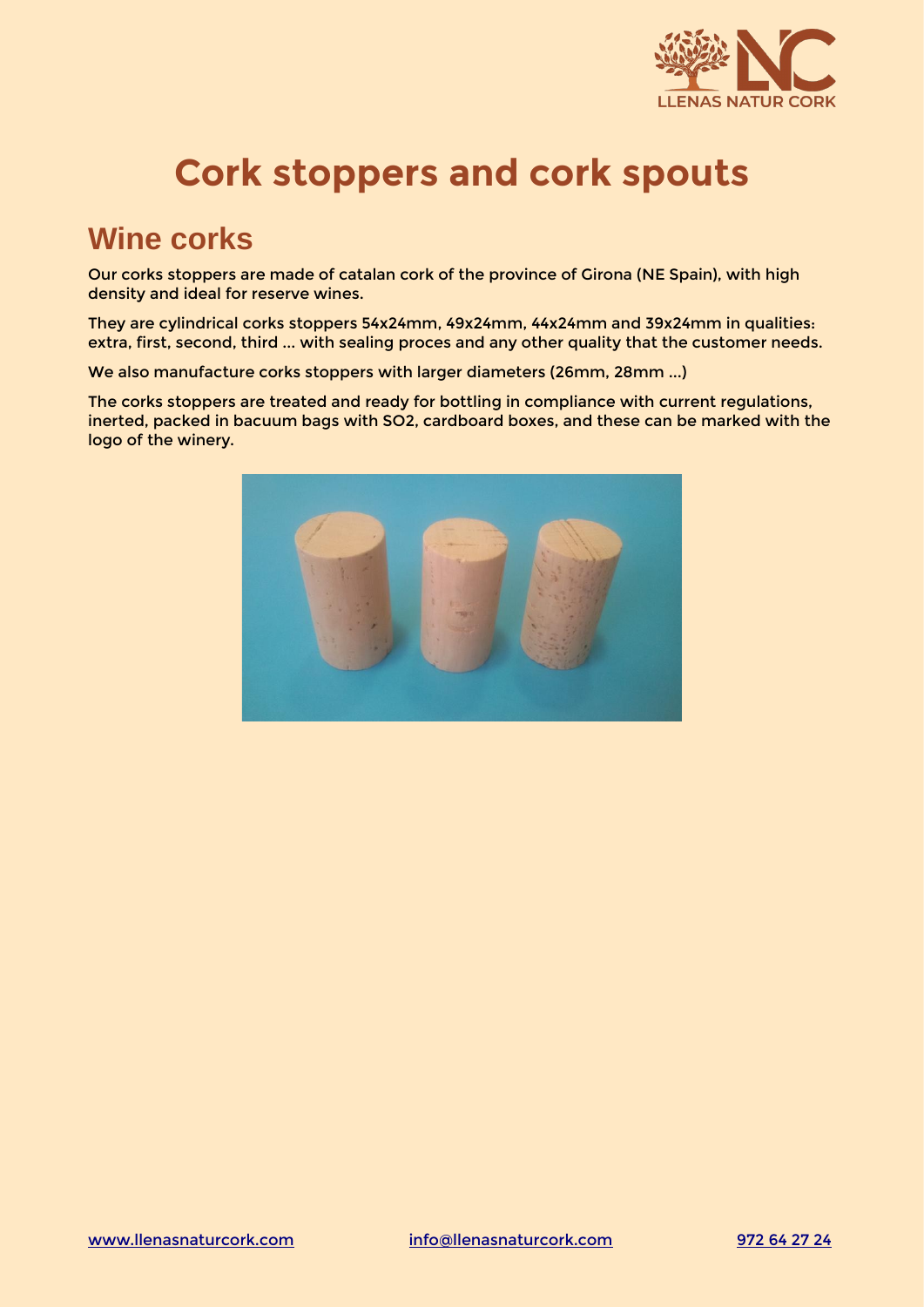

# **Conical corks**

Conical shape corks to give a better adaptation and security. Reusable. Made of natural or agglomerated cork. All sizes, from 4mm to 200m.

#### **Demijohns (big tapered cork)**

Tapered big corks for demijohns, jars or pots. Made of natural or agglomerate cork. All sizes and thickness.



#### **Conical cork stopper**

Conical cork for bottles, tubes, chemistry ... Made of natural or agglomerated cork. All sizes.

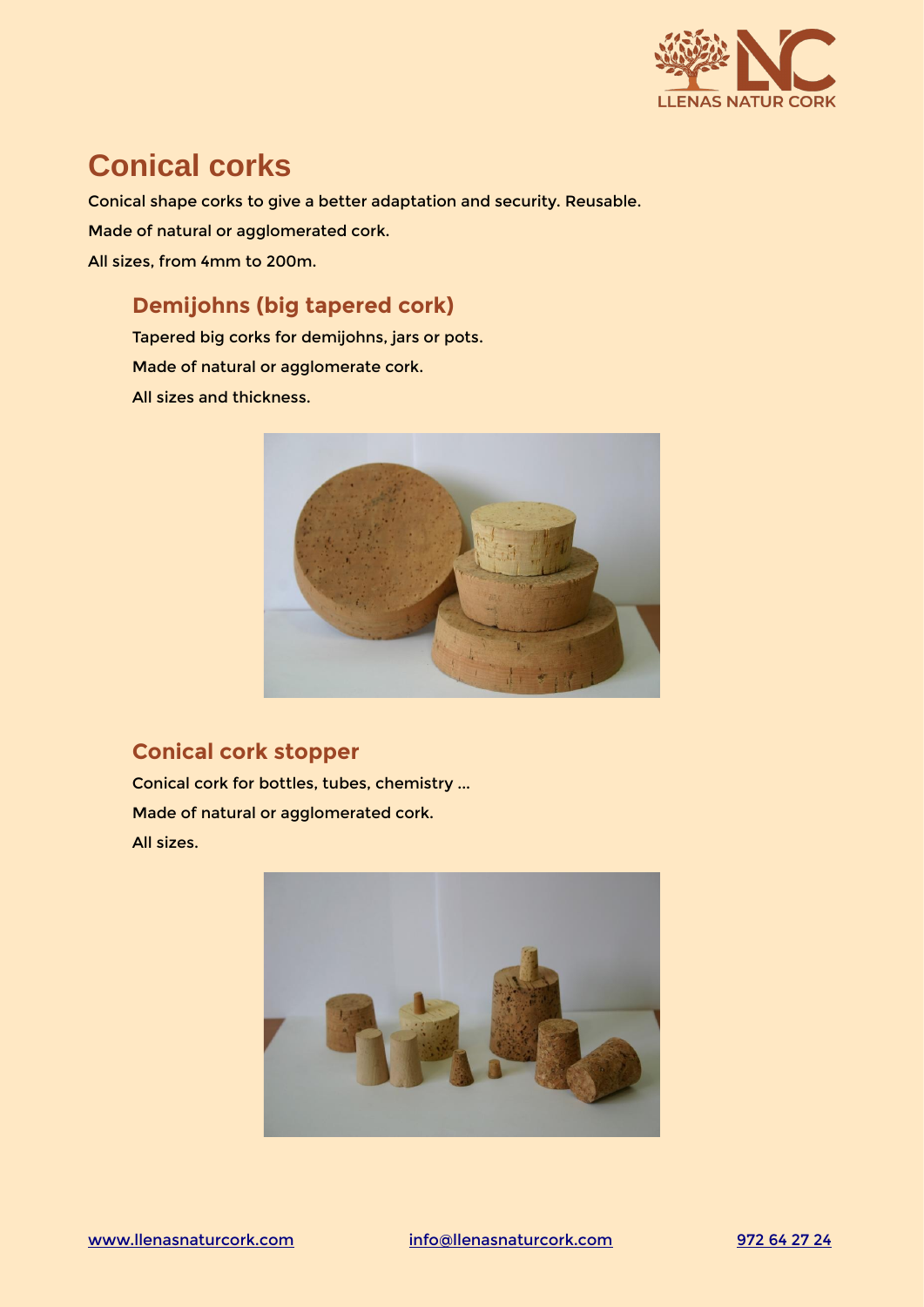

### **Bark corks**

Bark conical corks with decorative appearance. Only made in natural cork. Also used for barrels.

#### **Barrel corks**

Conical cork used for barrel closing. Made of bark in the conical part. All sizes.



#### **Bark corks**

Bark made corks wich gives to the cork a more decorative appearance.

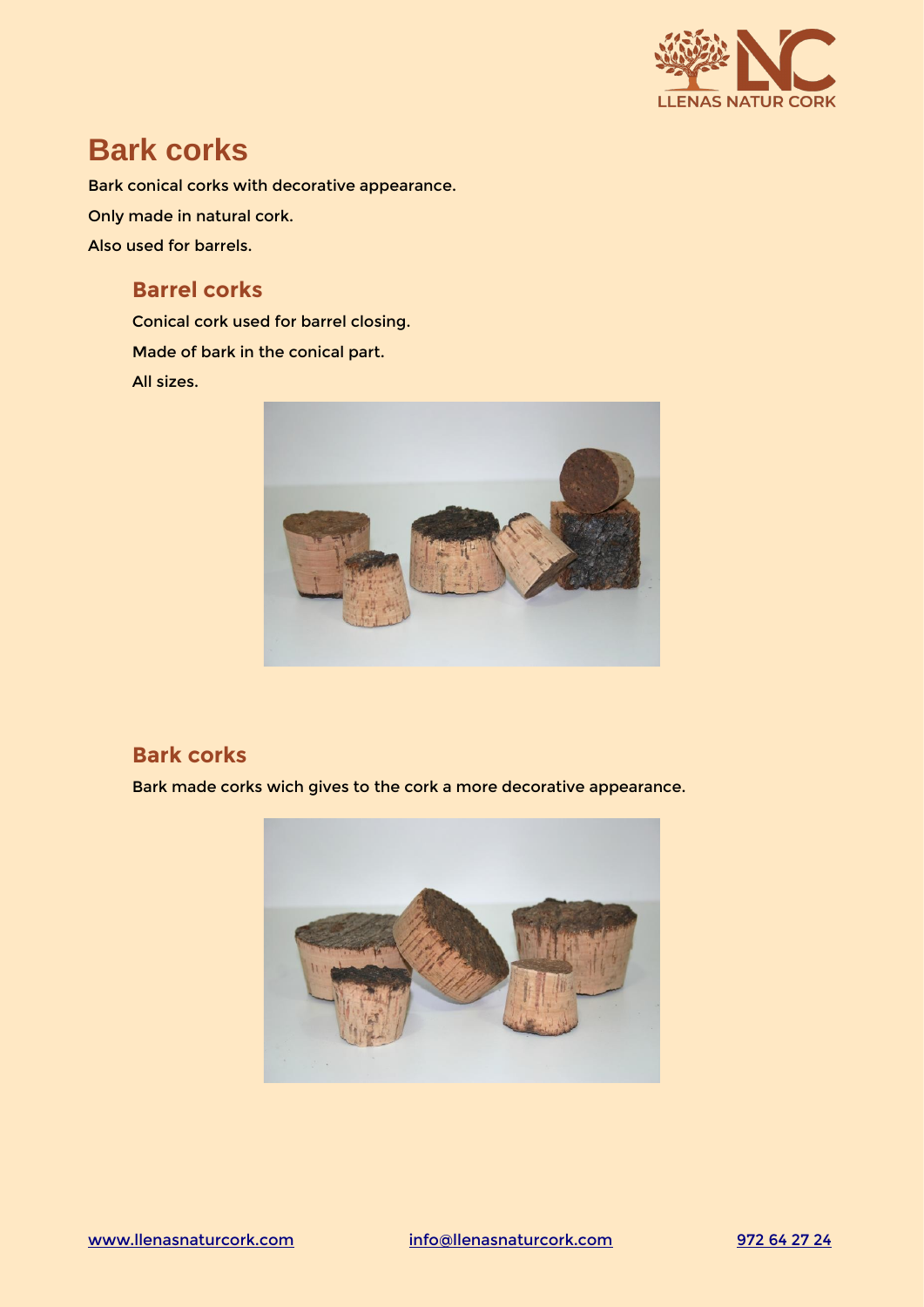

# **Cork stoppers with caps**

Cork stopper made of natural or agglomerated cork.

Also with wood or plastic capsule.

 Cork stoppers used for those who want to add a decoration in its capping and image of quality.





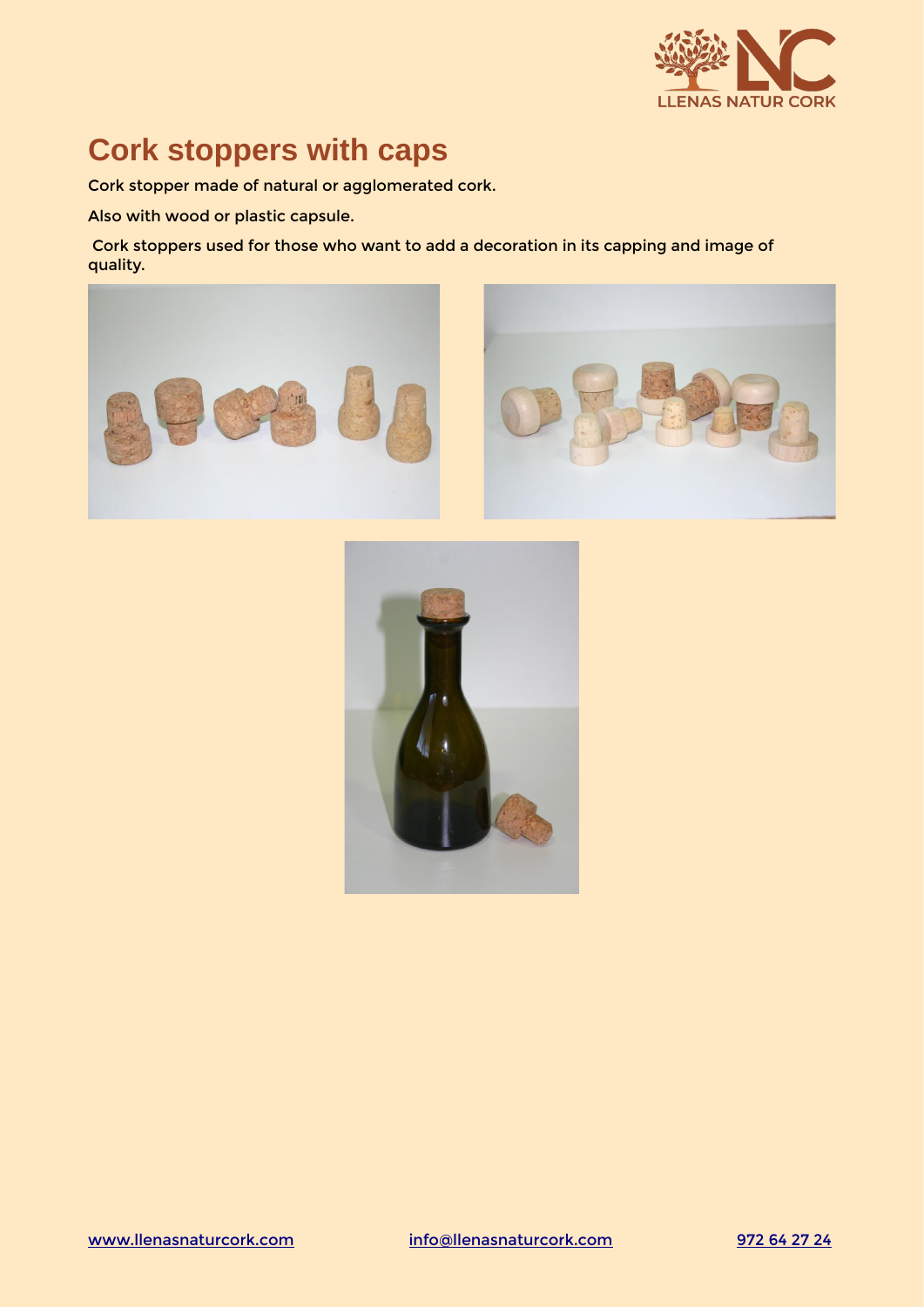

## **Galets**

This product is mainly used for oil bottles, vinegar bottles, cruet sets and other containers where you have to dose the liquid.

It is made of natural cork or agglomerate, conical or fusiform and with plastic alimentary cane.

#### **Galet Anna**

Thought for quality oils wich look for a conjugation between a design and handy product.

The same cork that closes the bottle, becomes a spout once the interior security cork is removed.

Made of natural or dyed wood with a cork body of good quality and plastic chromeplated cane



#### **Cork spouts**

Natural cork spout with a fusiform shape and a plastic alimentary cane for olive oil or vinegar.

Bottles of 1 liter, 3/4 liter and 1/2 liter.

Length 45mm. or 55mm.